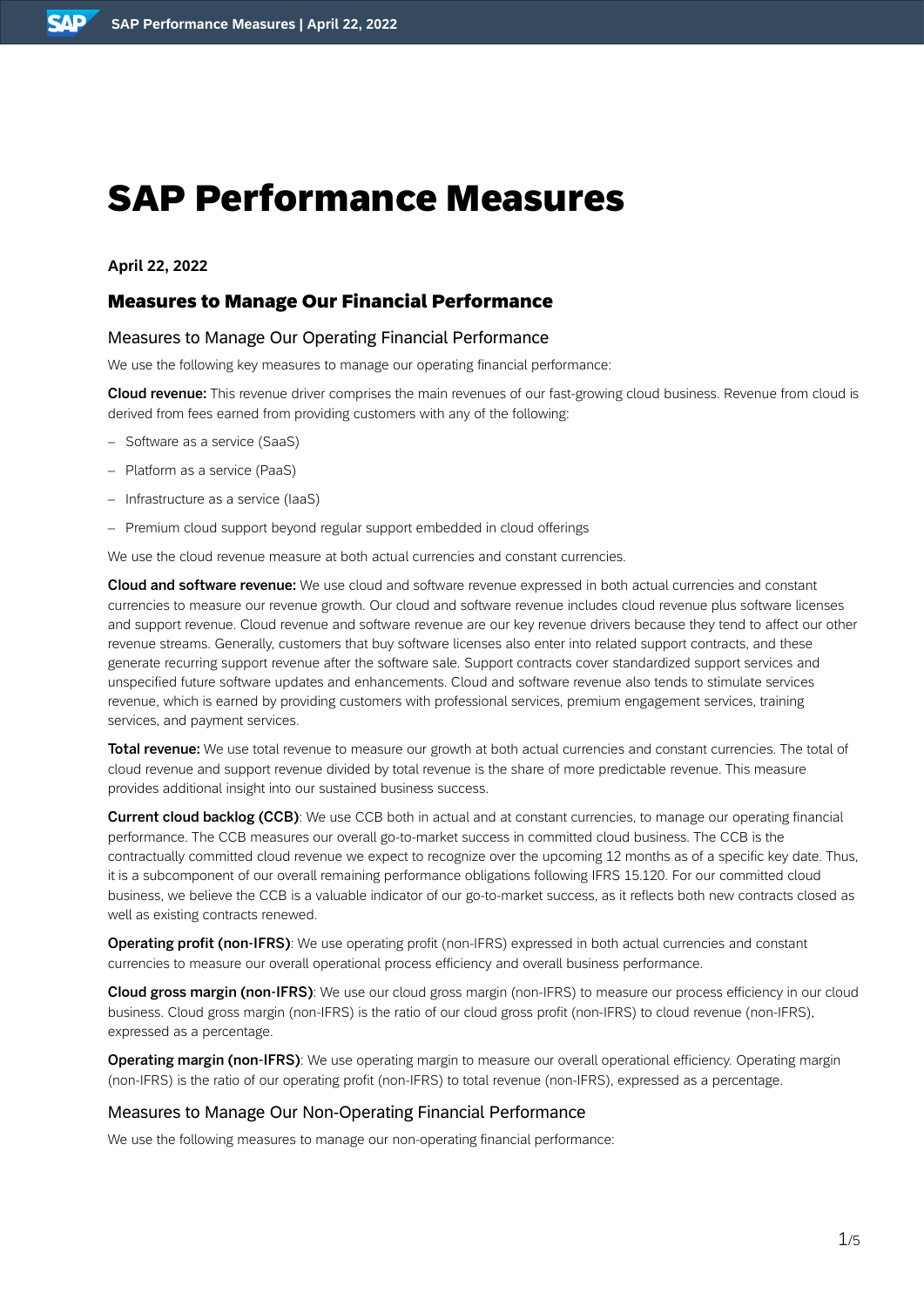Financial income, net: This measure provides insight into the return on liquid assets and capital investments and the cost of borrowed funds. To manage our financial income, net, we focus on cash flow, the composition of our liquid assets and capital investment portfolio, and the average rate of interest at which assets are invested. We also monitor average outstanding borrowings and associated finance costs.

#### Measures to Manage Overall Financial Performance

We use the following measures to manage our overall financial performance:

**Earnings per share (EPS) (IFRS and non-IFRS)**: EPS (basic and diluted) measures our overall performance because it captures all operating and non-operating elements of profit as well as income tax expense. It represents the portion of profit after tax attributable to equity holders of SAP SE allocable to each SAP share outstanding. EPS is influenced not only by our operating and non-operating business and income taxes but also by the number of shares outstanding.

**Effective tax rate (IFRS and non-IFRS)**: We define our effective tax rate as the ratio of income tax expense to profit before tax, expressed as a percentage.

Operating, investing, and financing cash flows and free cash flow: Our consolidated statement of cash flows provides insight into how we generate and use cash and cash equivalents. When applied in conjunction with the other primary financial statements, it provides information that helps us evaluate the changes in our net assets, our financial structure (including our liquidity and solvency), and our ability to affect the amounts and timing of cash flows to adapt to changing circumstances and opportunities. We use our free cash flow measure to determine the cash flow remaining after all expenditures required to maintain or expand our organic business have been paid off. This measure provides management with supplemental information to assess our liquidity needs. We calculate free cash flow as net cash from operating activities minus purchases (other than purchases made in connection with business combinations) of intangible assets and property, plant, and equipment, as well as payments for lease liabilities.

**Net debt:** We use our net debt measure to manage our liquidity and structure of our financial indebtedness. We calculate net debt as group liquidity less financial debt. Group liquidity consists of cash at banks, money market and other funds, time deposits, and debt securities (both with remaining maturities of less than one year). Financial debt is defined as the nominal value of bank loans, commercial papers, private placements, and bonds.

# Measures to Manage Our Non-Financial Performance

Customer Net Promoter Score (Customer NPS): The annual assessment of customer loyalty is based on a survey that includes the Net Promoter Score (NPS) metric. The Customer NPS score is calculated based on the NPS Likelihood to Recommend question with its proprietary scoring, identified on a scale of 0–10. We introduced this measure in 2012 as we are convinced that we can achieve our financial goals only when our customers are loyal to, and satisfied with, SAP and our solutions. To derive the Customer NPS, we start with the percentage of "promoters" of SAP, that is, those giving us a score of 9 or 10 on a scale of 0–10. We then subtract the percentage of "detractors," that is, those giving us a score of 0–6. The method ignores "passives," that is, those giving us a score of 7 or 8. Consequently, the range of achievable scores is –100 to +100, with the latter being the best achievable score for customer loyalty as measured by the Customer NPS methodology.

– **Employee Engagement Index**: We use this index to measure the satisfaction and commitment of our employees, how proud they are of our company, and how strongly they identify with SAP. Applying this measure is recognition that our growth strategy depends on engaged employees.

**Carbon emissions**: We use carbon emissions to manage our non-financial performance. It is used as a metric to strengthen our ambitious short-term and long-term carbon reduction targets. We measure our net carbon emissions according to the **Greenhouse Gas (GHG) Protocol**. The net carbon emissions are calculated by deducting emission savings such as selfproduced renewable energy, renewable energy certificates, and carbon offsets from our gross carbon emissions.

## Explanation of Non-IFRS Measures

We disclose certain financial measures that are not prepared in accordance with IFRS and are therefore considered non-IFRS financial measures. Our non-IFRS financial measures may not correspond to non-IFRS financial measures that other companies report. The non-IFRS financial measures that we report should only be considered in addition to, and not as substitutes for, or superior to, our IFRS financial measures.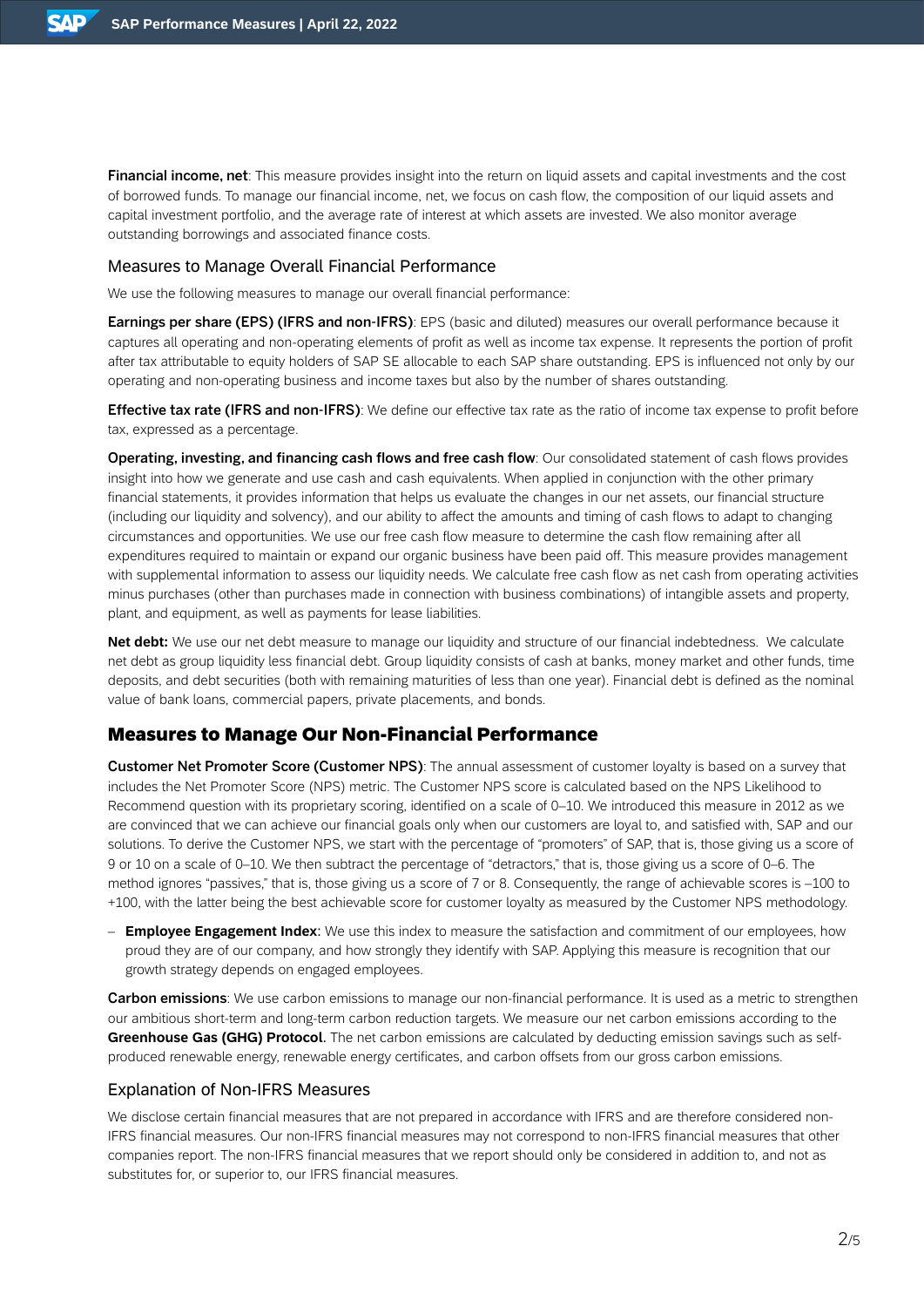We believe that the disclosed supplemental historical and prospective non-IFRS financial information provides useful information to investors because management uses this information, in addition to financial data prepared in accordance with IFRS, to attain a more transparent understanding of our past performance and our anticipated future results.

We use these non-IFRS measures consistently in our internal planning and forecasting, reporting, and compensation, as well as in our external communications, as follows:

- Our management primarily uses these non-IFRS measures rather than IFRS measures as the basis for making financial, strategic, and operating decisions.
- The variable components of our Executive Board members' and employees' remuneration are based on non-IFRS numbers such as operating profit (non-IFRS), operating margin (non-IFRS), as well as current cloud backlog (CCB) measures rather than the respective IFRS measures.
- The annual budgeting process for all management units is based on operating profit (non-IFRS) numbers rather than the respective IFRS financial measures.
- All forecast and performance reviews with all senior managers globally are based on these non-IFRS measures, rather than the respective IFRS financial measures.
- Both our internal performance targets and the guidance we provide to the capital markets are based on revenue and profit (non-IFRS) measures rather than the respective IFRS financial measures.

Our non-IFRS financial measures reflect adjustments based on the items below, as well as adjustments for the related income tax effects.

## **Operating Expense (Non-IFRS)**

Operating expense numbers that are identified as operating expenses (non-IFRS) have been adjusted by excluding the following expenses:

- Acquisition-related charges
	- Amortization expense/impairment charges for intangibles acquired in business combinations and certain stand-alone acquisitions of intellectual property (including purchased in-process research and development) as well as sale/disposal gains and losses for these intangibles
	- **EXECTEDENT Settlements of preexisting business relationships in connection with a business combination**
	- Acquisition-related third-party expenses
- Share-based payment expenses
- Restructuring expenses, that is, expenses resulting from measures which comply with the definition of restructuring according to IFRS

We exclude certain acquisition-related expenses for the purpose of calculating operating profit (non-IFRS), operating margin (non-IFRS), and earnings per share (non-IFRS) when evaluating SAP's continuing operational performance because these expenses generally cannot be changed or influenced by management after the relevant acquisition other than by disposing of the acquired assets. Since management at levels below the Executive Board does not influence these expenses, we generally do not consider these expenses for the purpose of evaluating the performance of management units. For similar reasons, we eliminate share-based payment expenses as these costs are impacted by share price developments and other factors outside our control. We also eliminate restructuring expenses because they are volatile and mostly cannot be influenced by management at levels below the Executive Board.

# **Operating Profit (Non-IFRS), Cloud Gross Margin (Non-IFRS), Operating Margin (Non-IFRS), Effective Tax Rate (Non-IFRS), and Earnings per Share (Non-IFRS)**

Operating profit, cloud gross margin, operating margin, effective tax rate, and earnings per share denominated as operating profit (non-IFRS), cloud gross margin (non-IFRS), operating margin (non-IFRS), effective tax rate (non-IFRS), and earnings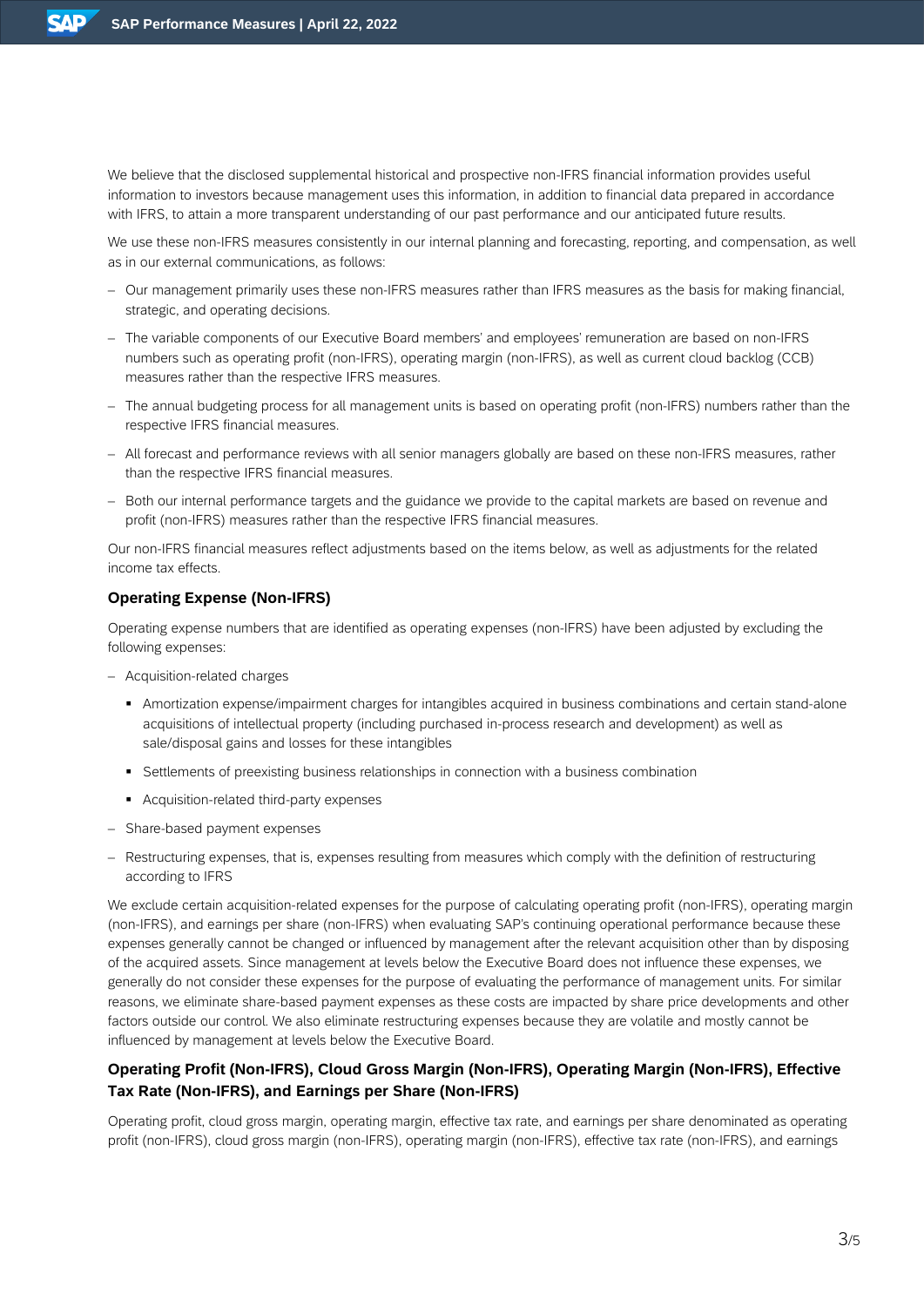per share (non-IFRS) have been adjusted from the respective IFRS measures by adjusting for the aforementioned operating expenses (non-IFRS) and the income tax effects thereon.

# **Constant Currencies Information**

We believe it is important for investors to have information that provides insight into the development of our sales. Revenue measures determined under IFRS provide information that is useful in this regard. However, both sales volume and currency effects impact period-over-period changes in sales revenue. We do not sell standardized units of products and services, so we cannot provide relevant information on sales volume by providing data on the changes in product and service units sold. To provide additional information that may be useful to investors in breaking down and evaluating changes in sales volume, we present information about our revenue and various values and components relating to operating profit that are adjusted for foreign currency effects. We calculate constant currencies measures by translating foreign currencies using the average exchange rates from the comparative period instead of the current period. Constant currency measures on current cloud backlog use the closing exchange rate from the previous year's corresponding key date instead of the average exchange rate.

For hyperinflation countries, instead of applying average exchange rates, we use month end rates and consider relevant price indexes to account for changes in the general purchasing power of the local currency

#### Usefulness of Non-IFRS Measures

We believe that our non-IFRS measures are useful to investors for the following reasons:

- Our expense (non-IFRS), and profit (non-IFRS) measures, along with the current cloud backlog (CCB) measure (see above), provide investors with insight into management's decision-making because management uses these measures to run our business and make financial, strategic, and operating decisions. We exclude the expense adjustments outlined above when making decisions to allocate resources. In addition, we use these non-IFRS measures to facilitate comparisons of SAP's operating performance from period to period.
- The non-IFRS measures provide investors with additional information that enables a comparison of year-over-year operating performance by eliminating certain direct effects of acquisitions, share-based compensation plans, and restructuring plans.
- Non-IFRS and non-GAAP (Generally Accepted Accounting Principles) measures are widely used in the software industry. In many cases, inclusion of our non-IFRS measures may facilitate comparison with our competitors' corresponding non-IFRS and non-GAAP measures.

## Limitations of Non-IFRS Measures

We believe that our non-IFRS financial measures described above have limitations including, but not limited to, the following

- Without being analyzed in conjunction with the corresponding IFRS measures, the non-IFRS measures are not indicative of our present and future performance, foremost, but not limited, for the following reasons:
- While our profit (non-IFRS) numbers reflect the elimination of certain acquisition-related expenses, no eliminations are made for the additional revenue or other income that results from the acquisitions.
- The acquisition-related amortization expense that we eliminate in deriving our profit (non-IFRS) numbers is a recurring expense that will impact our financial performance in future years.
- The remaining acquisition-related charges that we eliminate in deriving our profit (non-IFRS) numbers are likely to recur should SAP enter into material business combinations in the future. Similarly, the restructuring expenses that we eliminate in deriving our profit (non-IFRS) numbers are likely to recur should SAP perform restructurings in the future.
- The expense adjustment for acquisition-related charges does not arise from a common conceptual basis. This is because the expense adjustment aims to improve the comparability between post-acquisition periods and pre-acquisition periods. This should particularly be considered when evaluating our operating profit (non-IFRS) and operating margin (non-IFRS) numbers, as these combine our revenue and expenses (non-IFRS) despite the absence of a common conceptual basis.